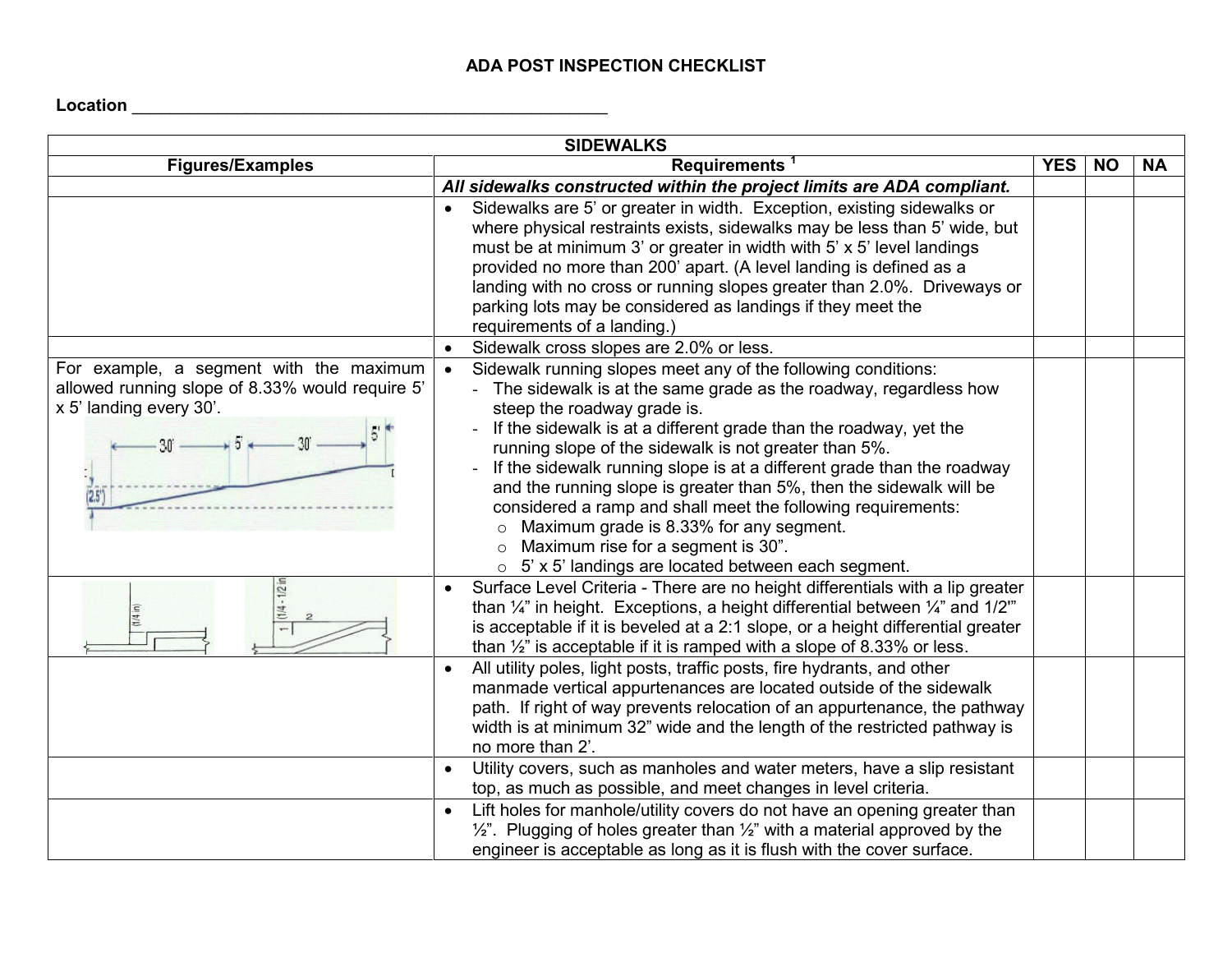| Clearances and Obstructions<br>ROLECTION<br>4 <b>DESIRAL</b><br>PROJECTION 4" MAX<br>PROTECTED<br>ZONE<br>CANE DETECTABLE<br><b>Pedestrian Access Route</b> | There are no horizontal obstructions within the sidewalk pathway. See<br>adjacent figure for examples of what is considered acceptable,<br>specifically:<br>Wall projections or signs or other objects attached to posts do not<br>exceed 4" into the pedestrian path between 27" and 80" above the<br>ground. Exception, signs or other objects attached to posts may<br>project into the pedestrian pathway up to 12", but is not preferred and<br>should be limited to 4" where possible. |  |
|-------------------------------------------------------------------------------------------------------------------------------------------------------------|----------------------------------------------------------------------------------------------------------------------------------------------------------------------------------------------------------------------------------------------------------------------------------------------------------------------------------------------------------------------------------------------------------------------------------------------------------------------------------------------|--|
| Wrong Installation<br>predominant direction<br>of traffic<br>emendicular i<br>oute of travel<br>$\mathcal{L}$ - 1/2 max                                     | If gratings are located in the sidewalk or other walkways paths, the<br>$\bullet$<br>spacing of the gratings is not greater than $\frac{1}{2}$ in. (13 mm) wide in one<br>direction. Gratings with elongated openings are installed so that the long<br>dimension is perpendicular to the dominant direction of travel.                                                                                                                                                                      |  |

| <b>ENTRANCES</b>           |                                                                                                                                                                                                                                                                                                                                                                                                                                                                                                                                                                                  |      |    |           |  |
|----------------------------|----------------------------------------------------------------------------------------------------------------------------------------------------------------------------------------------------------------------------------------------------------------------------------------------------------------------------------------------------------------------------------------------------------------------------------------------------------------------------------------------------------------------------------------------------------------------------------|------|----|-----------|--|
| <b>Figures/Examples</b>    | <b>Requirements</b>                                                                                                                                                                                                                                                                                                                                                                                                                                                                                                                                                              | YES. | NO | <b>NA</b> |  |
|                            | All entrances within the project limits are ADA compliant.                                                                                                                                                                                                                                                                                                                                                                                                                                                                                                                       |      |    |           |  |
| lope dowr<br>2% eross-sl00 | A level pedestrian access route (walkway) is provided across<br>commercial and residential entrances, meeting the following criteria:<br>- The walkway is at minimum 3' wide.<br>- Cross slope of walkway is 2 percent or less.<br>Walkway is at the same grade as the adjacent roadway.<br>- The walkway does not have to be marked, but provides a straight line<br>between the adjoining sidewalks or ramps.<br>- There is not an abrupt transition from the driveway to the roadway for<br>vehicles, i.e., vehicles will not bottom out when driving over the<br>transition. |      |    |           |  |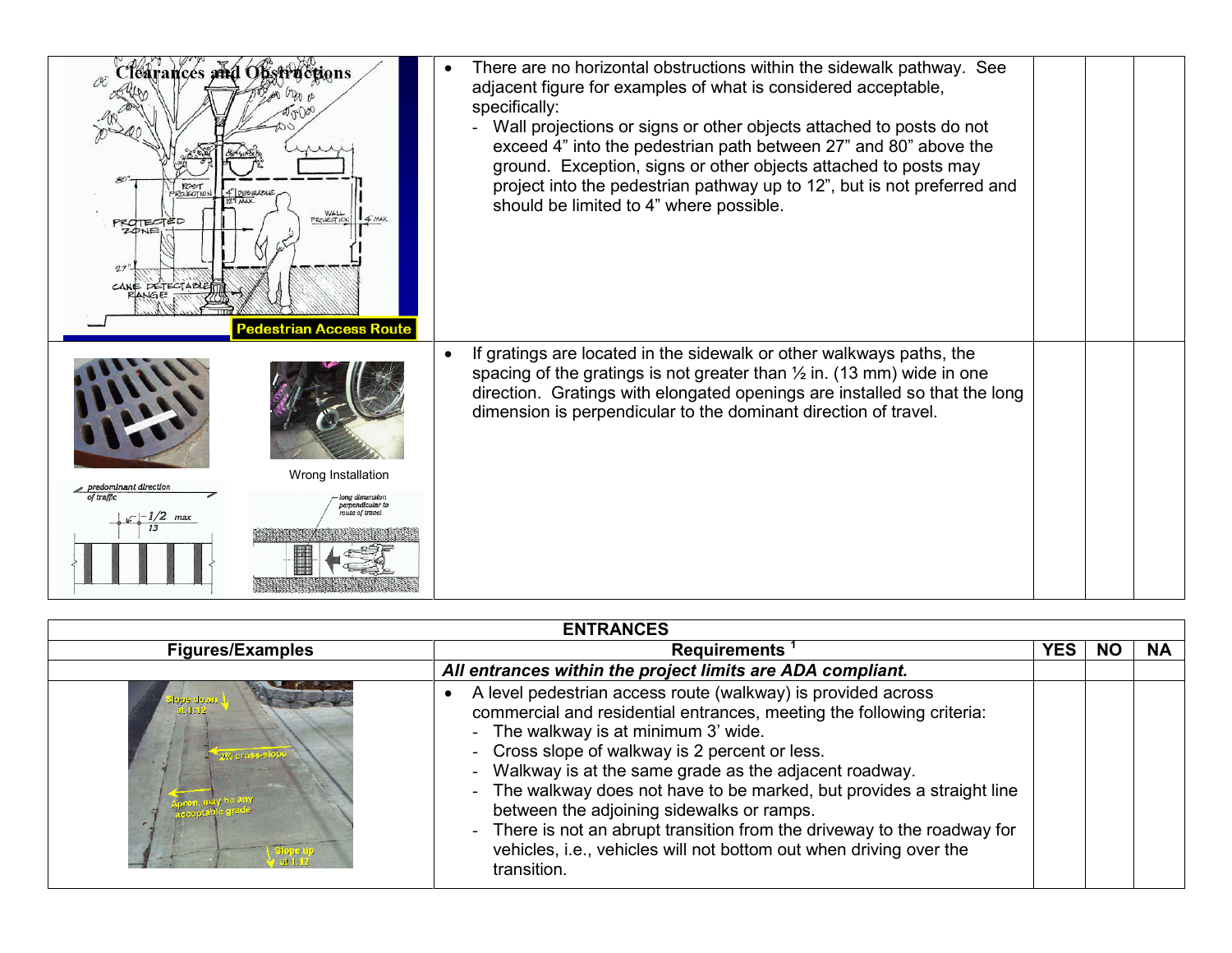| <b>RAMPS</b>                                                                                                                 |                                                                                                                                                                                                                                                                                                                                                                                                                                                                                                                                                                                                                                                                                                                                                                                                                                                                                                                                                                                                                                                                                                                                                                                                                                                                                                 |            |           |           |  |  |
|------------------------------------------------------------------------------------------------------------------------------|-------------------------------------------------------------------------------------------------------------------------------------------------------------------------------------------------------------------------------------------------------------------------------------------------------------------------------------------------------------------------------------------------------------------------------------------------------------------------------------------------------------------------------------------------------------------------------------------------------------------------------------------------------------------------------------------------------------------------------------------------------------------------------------------------------------------------------------------------------------------------------------------------------------------------------------------------------------------------------------------------------------------------------------------------------------------------------------------------------------------------------------------------------------------------------------------------------------------------------------------------------------------------------------------------|------------|-----------|-----------|--|--|
| <b>Figures/Examples</b>                                                                                                      | <b>Requirements</b>                                                                                                                                                                                                                                                                                                                                                                                                                                                                                                                                                                                                                                                                                                                                                                                                                                                                                                                                                                                                                                                                                                                                                                                                                                                                             | <b>YES</b> | <b>NO</b> | <b>NA</b> |  |  |
|                                                                                                                              | All ramps within the project limits are ADA compliant.                                                                                                                                                                                                                                                                                                                                                                                                                                                                                                                                                                                                                                                                                                                                                                                                                                                                                                                                                                                                                                                                                                                                                                                                                                          |            |           |           |  |  |
| 8% slope<br>5% counter slope<br>(gutter)<br>(curb ramp)                                                                      | General requirements for all ramps are:<br>$\bullet$<br>Ramps are present where sidewalks exist.<br>The ramp width is the same width as the sidewalk.<br>The ramp is not less than 36" wide at the bottom.<br>Cross slope of ramp is 2.0% or less.<br>Running slope of ramp is 8.33% or less and oriented to path of travel.<br>Exception, ramps being retrofitted into existing facilities where space<br>limitations prohibit the use of a 8.33% slope or less may have slopes<br>and rises as follows:<br>$\circ$ A slope between 1:10 and 1:12 is allowed for a maximum rise of<br>6 inches (150 mm).<br>A slope between 1:8 and 1:10 is allowed for a maximum rise of 3<br>$\circ$<br>inches (75 mm).<br>A slope steeper than 1:8 is not allowed.<br>$\circ$<br>Curb lip height is $\frac{1}{2}$ " or less.<br>Street and ramp slope break is 13% or less. (See adjacent figure.)<br>No drainage or silt problems within ramp or at gutter line at ramp exit.<br>No design or maintenance obstructions within the ramp pathway.                                                                                                                                                                                                                                                            |            |           |           |  |  |
| Perpendicular Ramps<br>Planting or other<br>lared side<br>$X = 4'$<br>Flared Sides in Pathway<br>Flared Sides Not in Pathway | Perpendicular ramps meet the following criteria:<br>$\bullet$<br>Have at minimum a level 5' x 5' landing (not more than 2% cross<br>slope in any direction) at the top of the ramp. Exception, a top<br>landing is not required if the ramp serves only one sidewalk and the<br>ramp is aligned with the direction of travel of that sidewalk, i.e., no<br>turning movement required for a person in a wheelchair to align with<br>the running slope of the ramp. A landing is preferred, but may not be<br>able to be constructed because of the steep grade of a sidewalk,<br>making it technically infeasible to construct. For example, an existing<br>sidewalk at a 7% grade with a 6"curb height would require the<br>beginning of a 5' x 5' landing to be installed at 35.7' back from the<br>curb with a ramp at 8.33% running slope. This may be technically<br>infeasible because of limited right of way and/or beyond the scope of<br>the project.<br>Flared sides with a slope of 10 percent maximum, measured parallel<br>to the curb line, are provided where a pedestrian circulation path<br>crosses the curb ramp. If the flared sides are not in the pathway, then<br>there is no maximum slope and can be vertical curbs. (See adjacent<br>figure for further explanation.) |            |           |           |  |  |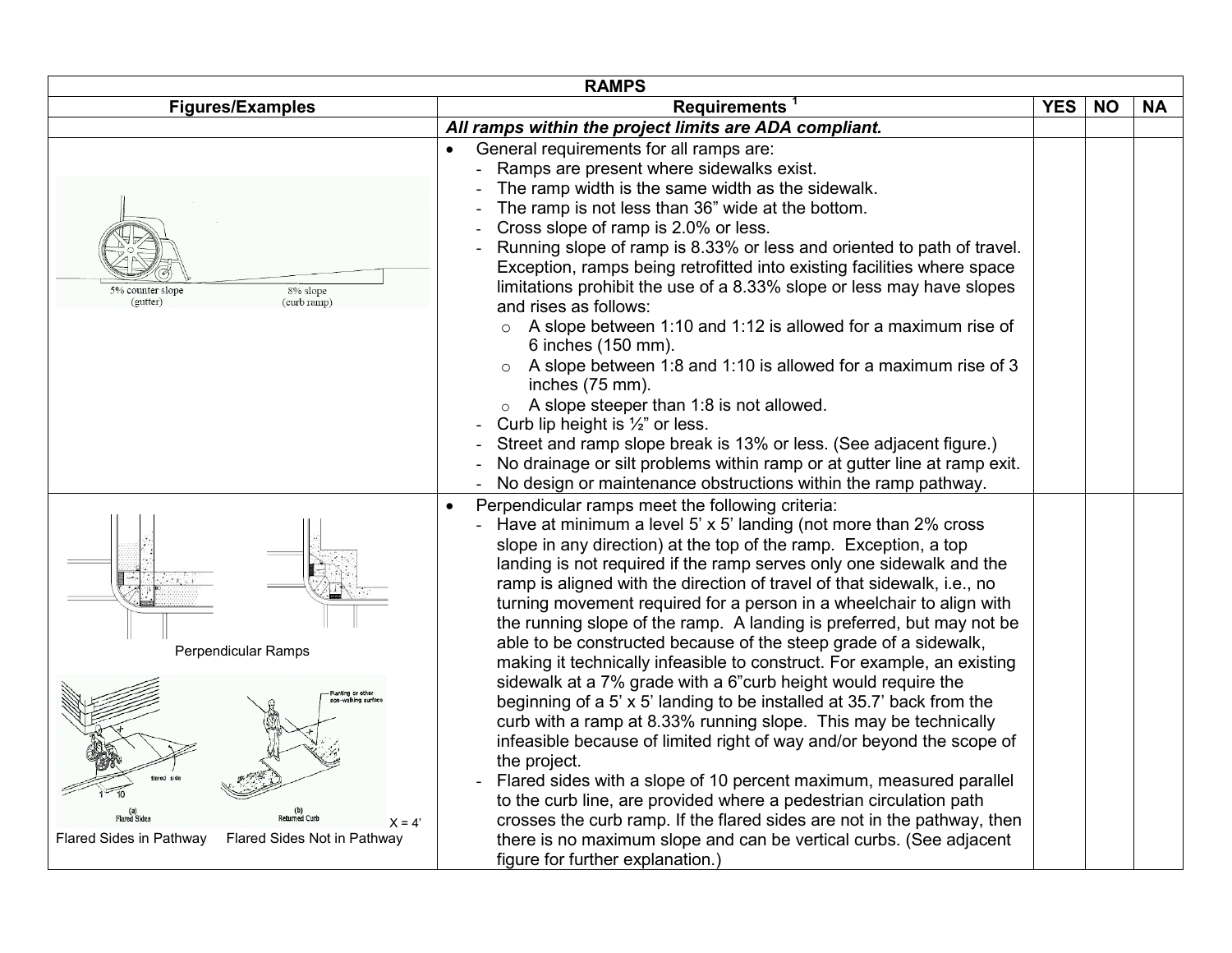|                                                       | Parallel ramps have at minimum a level 5' x 5' landing at the bottom of<br>the ramp.                                                                                                                                                                                                                                                                                                                                                           |  |  |
|-------------------------------------------------------|------------------------------------------------------------------------------------------------------------------------------------------------------------------------------------------------------------------------------------------------------------------------------------------------------------------------------------------------------------------------------------------------------------------------------------------------|--|--|
| $1.220 \text{ m} (48 \text{ in})$<br>min. clear space | Diagonal ramps meet the following criteria:<br>Have at minimum a level 5' x 5' landing at the top and at minimum a<br>$\overline{\phantom{a}}$<br>48" clear space at the bottom of the ramp.<br>If a crosswalk is present, the clear space is contained within the<br>$\overline{\phantom{a}}$<br>crosswalk.<br>If the flared sides are within the pedestrian pathway, the slope of the<br>$\overline{\phantom{a}}$<br>flares are 10% or less. |  |  |

| DETECTABLE WARNINGS (TRUNCATED DOMES) |                                                                                                                                                                                                                                                                                                                                                                                                                                  |            |           |           |
|---------------------------------------|----------------------------------------------------------------------------------------------------------------------------------------------------------------------------------------------------------------------------------------------------------------------------------------------------------------------------------------------------------------------------------------------------------------------------------|------------|-----------|-----------|
| <b>Figures/Examples</b>               | <b>Requirements</b>                                                                                                                                                                                                                                                                                                                                                                                                              | <b>YES</b> | <b>NO</b> | <b>NA</b> |
|                                       | Detectable warnings (truncated domes) are properly installed and ADA<br>compliant.                                                                                                                                                                                                                                                                                                                                               |            |           |           |
|                                       | Installed on all ramps at streets, signalized commercial entrances and<br>railroad crossings.                                                                                                                                                                                                                                                                                                                                    |            |           |           |
|                                       | Not installed on ramps at residential, public or non-signalized<br>$\bullet$<br>commercial driveways.                                                                                                                                                                                                                                                                                                                            |            |           |           |
|                                       | The preferred location of the truncated dome surface area is 6"-8" from<br>$\bullet$<br>the face of the curb (gutter line). Exception, on large curb radii one edge<br>of the detectable warnings may be placed at the face of the curb to<br>minimize the distance that the other edge is from the face of the curb;<br>however, neither corner of the detectabe warning may be more than 5'<br>from the face of the curb line. |            |           |           |
|                                       | The truncated dome surface area is at minimum a 2' strip that extends<br>the entire width of the ramp, excluding flared sides. Exception, the<br>dome surface area may be stopped 2" from each side of the ramp to aid<br>construction and to prevent the concrete from chipping at the edges.                                                                                                                                   |            |           |           |
|                                       | The truncated domes are aligned on a square grid in the direction of<br>pedestrian travel or installed radial to the grade break.                                                                                                                                                                                                                                                                                                |            |           |           |
|                                       | Detectable warnings are not stamped into concrete and are an ADA<br>$\bullet$<br>approved product.                                                                                                                                                                                                                                                                                                                               |            |           |           |
|                                       | Detectable warnings contrast visually with the adjoining surface, either<br>$\bullet$<br>light-on-dark or dark-on-light (recommended bright red on concrete and<br>bright yellow on asphalt).                                                                                                                                                                                                                                    |            |           |           |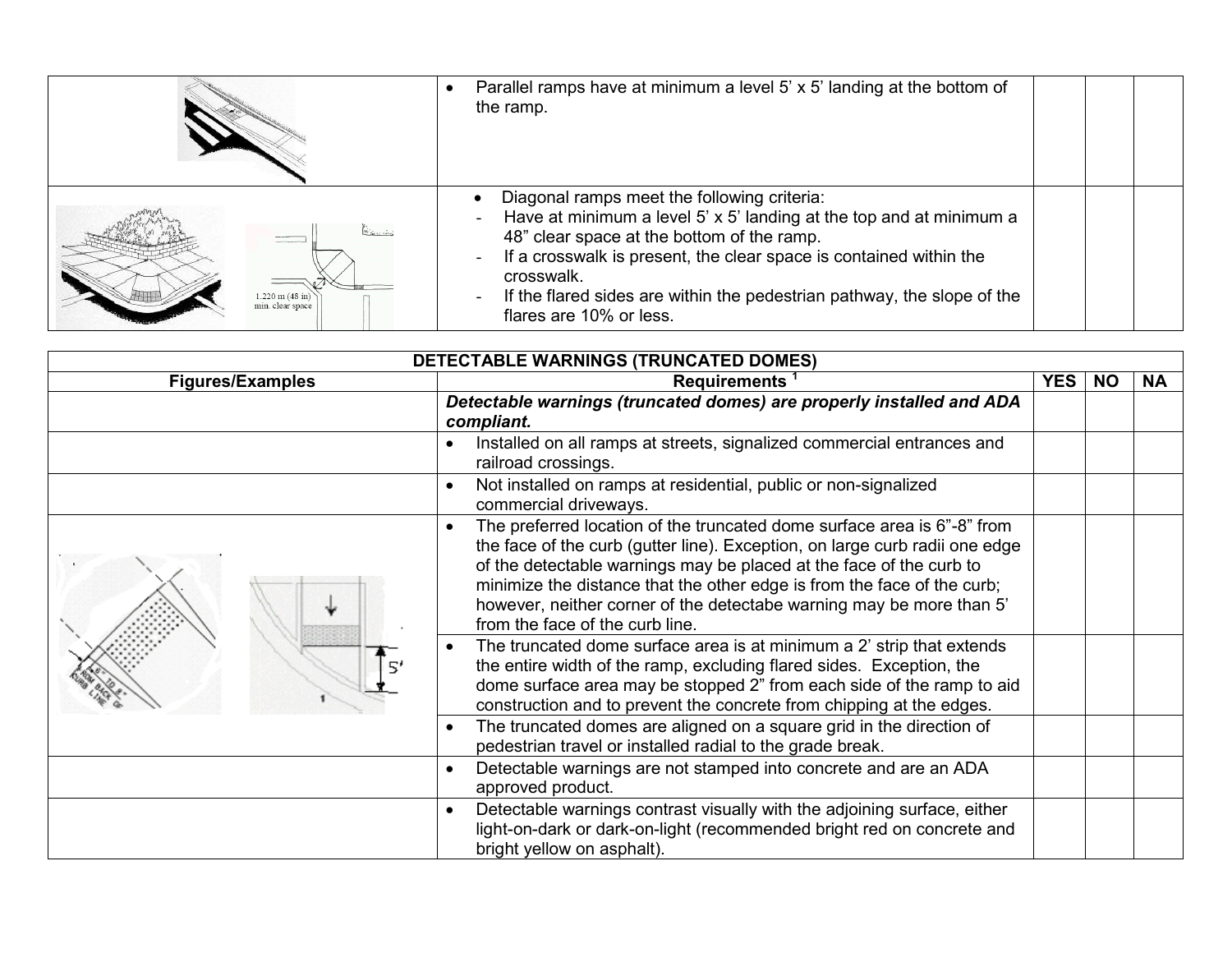| <b>CUT THROUGHS IN ISLANDS OR MEDIANS</b> |                                                                                                                                                                                                                          |            |           |           |
|-------------------------------------------|--------------------------------------------------------------------------------------------------------------------------------------------------------------------------------------------------------------------------|------------|-----------|-----------|
| <b>Figures/Examples</b>                   | <b>Requirements</b>                                                                                                                                                                                                      | <b>YES</b> | <b>NO</b> | <b>NA</b> |
|                                           | All cut throughs in islands or medians within the project limits are ADA                                                                                                                                                 |            |           |           |
|                                           | compliant.                                                                                                                                                                                                               |            |           |           |
|                                           | The width of the cut through is at minimum 5' wide. Exception, narrower<br>cut throughs of a minimum width of 3' are acceptable if there is a 5' x 5'<br>passing area within the cut through.                            |            |           |           |
|                                           | The cross slope is 2% or less. Exception, on steep grades this may not<br>be possible, in which case, the cross slope shall not exceed the grade of<br>the roadway.                                                      |            |           |           |
|                                           | The cut through is oriented with the path of travel.                                                                                                                                                                     |            |           |           |
|                                           | Detectable warnings are installed on the surface of the cut through on<br>each side, located 6"-8" back from the street. If the cut through $\leq 6$ ' in<br>length, then the detectable warnings cover the entire area. |            |           |           |

| <b>ACCESSIBLE PEDESTRIAN SIGNALS (PUSHBUTTONS)</b> |                                                                                                                                                                                                                                                                                                                                                                                                                                                                                                                              |            |           |           |
|----------------------------------------------------|------------------------------------------------------------------------------------------------------------------------------------------------------------------------------------------------------------------------------------------------------------------------------------------------------------------------------------------------------------------------------------------------------------------------------------------------------------------------------------------------------------------------------|------------|-----------|-----------|
| <b>Figures/Examples</b>                            | <b>Requirements</b>                                                                                                                                                                                                                                                                                                                                                                                                                                                                                                          | <b>YES</b> | <b>NO</b> | <b>NA</b> |
|                                                    | All accessible pedestrian signals (pushbuttons) within the project<br>limits are ADA compliant.                                                                                                                                                                                                                                                                                                                                                                                                                              |            |           |           |
|                                                    | Pushbuttons are a minimum 2" across in one dimension, raised (not<br>recessed), contrast visually with the housing or mounting, and have a<br>maximum force of 5 pounds to activate operable parts.                                                                                                                                                                                                                                                                                                                          |            |           |           |
|                                                    | The control face of the pushbuttons is installed to face the intersection<br>and parallel to the direction of the crosswalk it serves.                                                                                                                                                                                                                                                                                                                                                                                       |            |           |           |
|                                                    | The location of pushbuttons for new construction are within a<br>$\bullet$<br>longitudinal distance of 5' maximum from the crosswalk line, and 30"<br>minimum to 10' maximum from the curb line (this measurement is taken<br>from the center of the ramp). For audible pedestrian signal devices<br>only, pushbuttons are a minimum 10' apart at crossings and a minimum<br>5' apart at islands or medians. This minimum distance may be waived<br>for audible pushbuttons in medians and islands.                          |            |           |           |
|                                                    | Pushbuttons are located no higher than 42" from the ground and within<br>$\bullet$<br>24" reach from a level paved landing with minimum dimensions of 30" x<br>48", and positioned for either forward or parallel approach to the<br>pushbutton. For existing locations, pushbuttons at a height up to 48" and<br>a reach of 25" are acceptable as long as other ADA accessibility<br>criterion is met, i.e., pushbuttons are ADA compliant, level landing<br>provided, within required distances from street and crosswalk. |            |           |           |
|                                                    | Where pushbuttons for the visually impaired are installed, tactile signs<br>$\bullet$<br>are to be provided that meet guidelines set forth in the EPG.                                                                                                                                                                                                                                                                                                                                                                       |            |           |           |